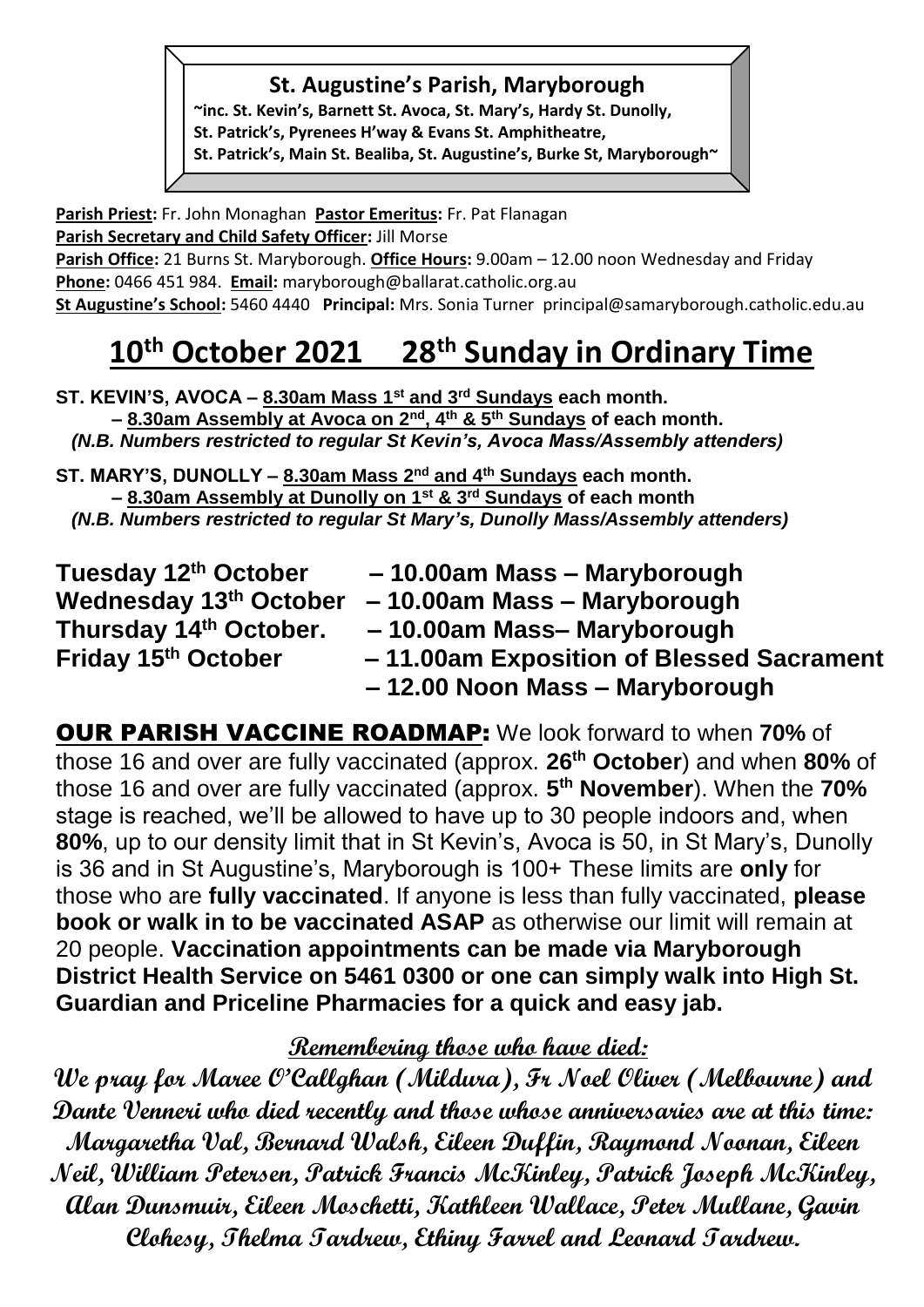### ST MARY'S DUNOLLY 150<sup>th</sup> ANNIVERSARY CELEBRATIONS:

Already deferred to the weekend of 4/5 December 2021, we may need to reconsider if we can continue to plan for then or if, due to the likelihood of pandemic-reduced limitations, it may be preferable to again defer these celebrations to another time when we can gather with minimal limitations.

ST PAT'S DAY AT AVOCA 2022: For many years we've had terrific St Pat's Day celebrations at Avoca Golf Club. For 2022, we have a proposal from Avoca resident, Gary Daly of Pyrenees Events, who is interested in organising a St Patrick's Day function in Avoca Town Hall. Gary has extensive experience with Irish dancing and would like to bring a band and Irish dancers to Avoca for the night for a BYO nibbles and drinks function which is different to our usual celebration. However it may be time to think about a change to keep the established interest going. Gary proposes to liaise with St. Kevin's and coordinate the event for us including ticketing and St. Kevin's will continue to be able to fundraise with a raffle. Avoca parishioners and St Pat's Day attendees are asked to consider this and provide feedback to Joan Quinlan or Fr John for considering after Mass next Sunday 17<sup>th</sup> October.

#### FIFTH PLENARY COUNCIL OF THE CATHOLIC CHURCH IN AUSTRALIA:

After a moving welcome to country by Aboriginal elder John Lochowiak, with visual images and songs evoking the many landscapes of this 'wide brown land', the first session of the Fifth Plenary Council of the Catholic Church in Australia got underway on October 4 with a message of greeting from Pope Francis, and an address by the President of the Council, Archbishop Tim Costelloe SDB. The theme of these official messages was one of communion, of belonging, among the many diverse people and groups that make up the Catholic community in Australia. Around 280 Council members, along with invited attendees from other countries, other churches, and experts in church teaching and canon law, are meeting by video conference each day this week, October  $3 - 10$ . It is the most diverse and inclusive gathering in an official Catholic meeting in Australia's history, made up of ordained and lay people, women and men, younger and older, indigenous and those arriving from many countries, Latin and Eastern Catholics, leaders in Catholic education, health care and social services. These members are mindful of the comments of tens of thousands of Catholics who took part in the national consultation in recent years. The work of the Plenary undertaken by members in ten working groups. I am assigned to the group considering the place of Indigenous Australians in the church and in society. Other groups are reflecting on church renewal, governance, ministries, faith formation for families and young people, parish organisation, and social services. Each group is asked to develop concrete proposals for improving church life. These proposals further developed over the next nine months and decisions will be made at the Second Assembly of the Plenary Council in July 2022. On Thursday, October 7, all members will work together to consider how the church should respond to the ongoing need for healing, reconciliation, safeguarding and trust-building in the wake of crimes of child sexual abuse and other forms of abuse in the church. It's a difficult conversation, and members are conscious that more than words is needed in this situation. Some good advice came to the Plenary Council from St Mary Mackillop, whose words to her sisters were recalled in the opening session: 'Let us move forward being calm and full of hope.' Fr Kevin Lenehan – 6 October 2021